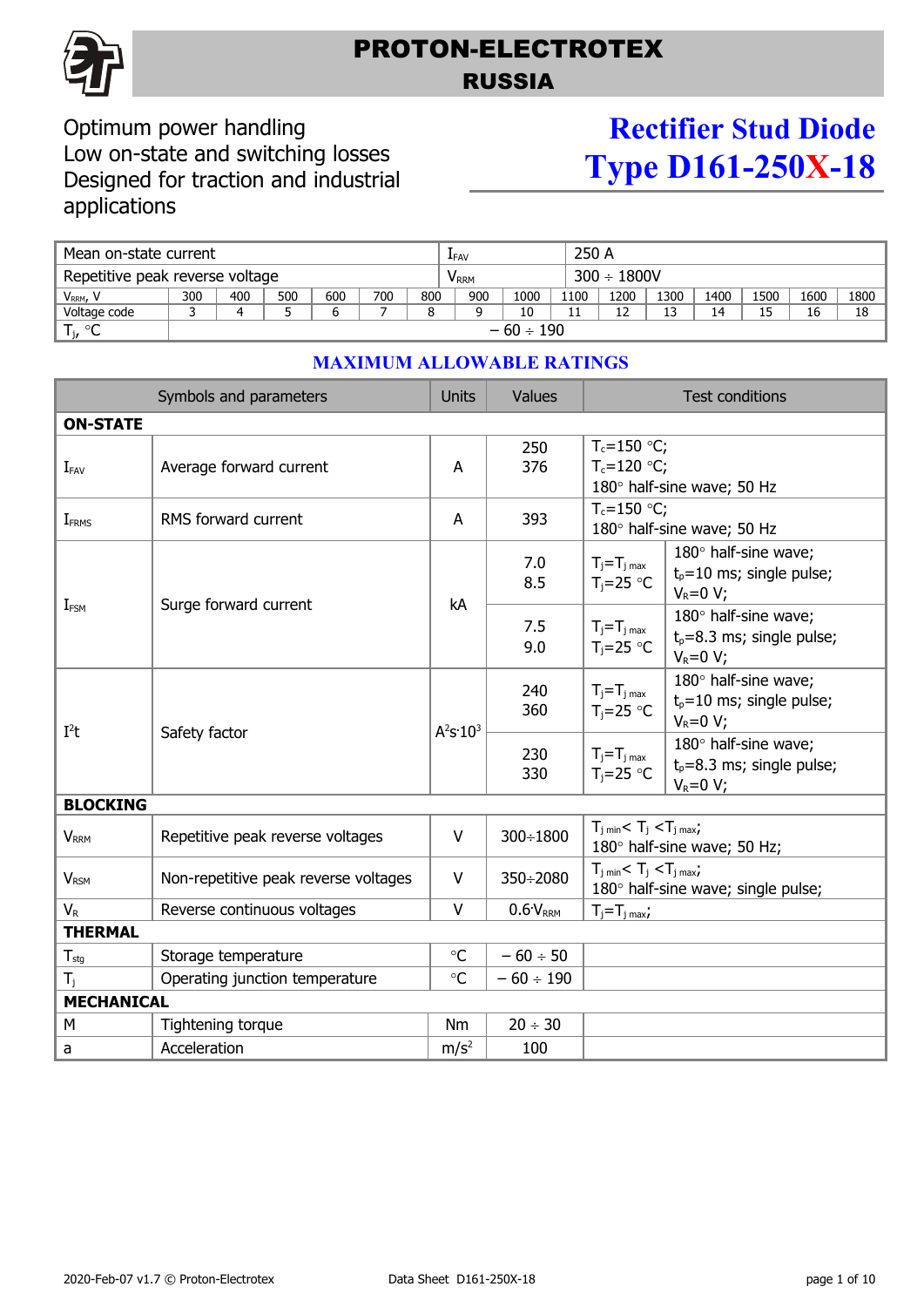#### **CHARACTERISTICS**

| Symbols and parameters |                                              |               | <b>Values</b>   | Conditions                                                               |  |  |  |  |
|------------------------|----------------------------------------------|---------------|-----------------|--------------------------------------------------------------------------|--|--|--|--|
| <b>ON-STATE</b>        |                                              |               |                 |                                                                          |  |  |  |  |
| $V_{FM}$               | Peak forward voltage, max                    | v             | 1.35            | $T_i = 25$ °C; I <sub>FM</sub> =785 A                                    |  |  |  |  |
| $V_{F(TO)}$            | Forward threshold voltage, max               | $\vee$        | 0.785           | $T_j = T_j$ max;                                                         |  |  |  |  |
| $r_{\rm T}$            | Forward slope resistance, max                | $m\Omega$     | 0.701           | $0.5 \pi$ I <sub>FAV</sub> < I <sub>T</sub> < 1.5 $\pi$ I <sub>FAV</sub> |  |  |  |  |
| <b>BLOCKING</b>        |                                              |               |                 |                                                                          |  |  |  |  |
| $I_{RRM}$              | Repetitive peak reverse current, max         | mA            | 40              | $T_j = T_j$ max,<br>$V_R = V_{RRM}$                                      |  |  |  |  |
| <b>SWITCHING</b>       |                                              |               |                 |                                                                          |  |  |  |  |
| Qrr                    | Total recovered charge, max                  | μC            | 900             | $T_j = T_j$ <sub>max</sub> ; $I_{TM} = 250$ A;                           |  |  |  |  |
| $t_{rr}$               | Reverse recovery time, max                   | μS            | 18              | $di_R/dt = -10 A/\mu s$ ;                                                |  |  |  |  |
| $I_{rrM}$              | Peak reverse recovery current, max           | A             | 100             | $V_R = 100 V;$                                                           |  |  |  |  |
| <b>THERMAL</b>         |                                              |               |                 |                                                                          |  |  |  |  |
| $R_{\text{thic}}$      | Thermal resistance, junction to case,<br>max | $\degree$ C/W | 0.130           | Direct current                                                           |  |  |  |  |
| <b>MECHANICAL</b>      |                                              |               |                 |                                                                          |  |  |  |  |
| W                      | Weight, max                                  | q             | 240             |                                                                          |  |  |  |  |
| $D_{s}$                | Surface creepage distance                    | mm<br>(inch)  | 12.4<br>(4.882) |                                                                          |  |  |  |  |
| $D_{a}$                | Air strike distance                          |               | 12.4<br>(4.882) |                                                                          |  |  |  |  |

#### **PART NUMBERING GUIDE**

|  |  | D 161 250 X 18 |  |
|--|--|----------------|--|
|  |  |                |  |

1. D — Rectifier Diode

2. Design version<br>3. Average forwar

3. Average forward current, A<br>4. Polarity:  $X -$ Cathode to Stu

4. Polarity:  $X -$  Cathode to Stud; Anode to Stud – no symbol 5. Voltage code

5. Voltage code

6. Ambient conditions:  $N -$  normal; T – tropical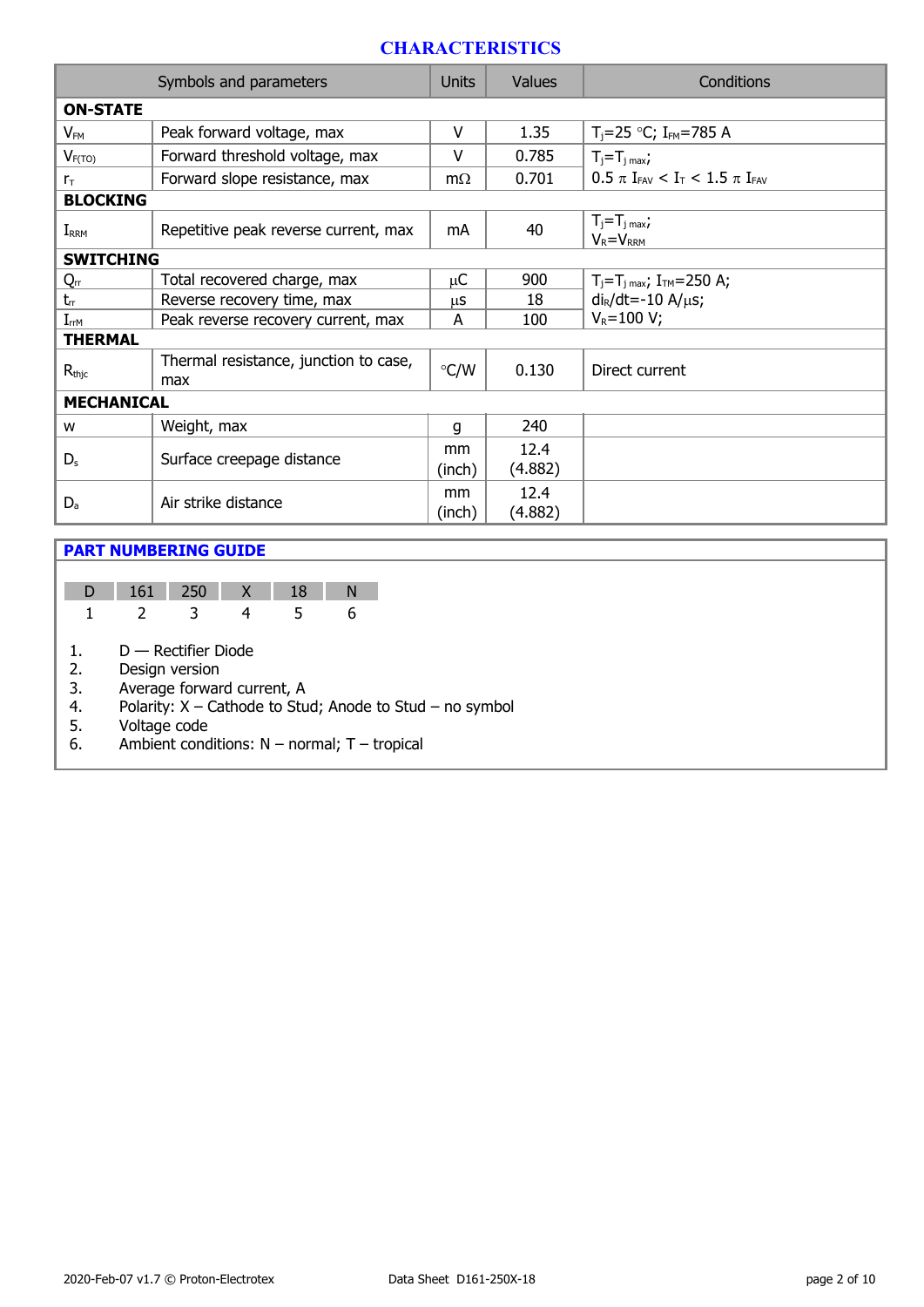

All dimensions in millimeters (inches)

**The information contained herein is confidential and protected by Copyright. In the interest of product improvement, Proton-Electrotex reserves the right to change data sheet without notice.**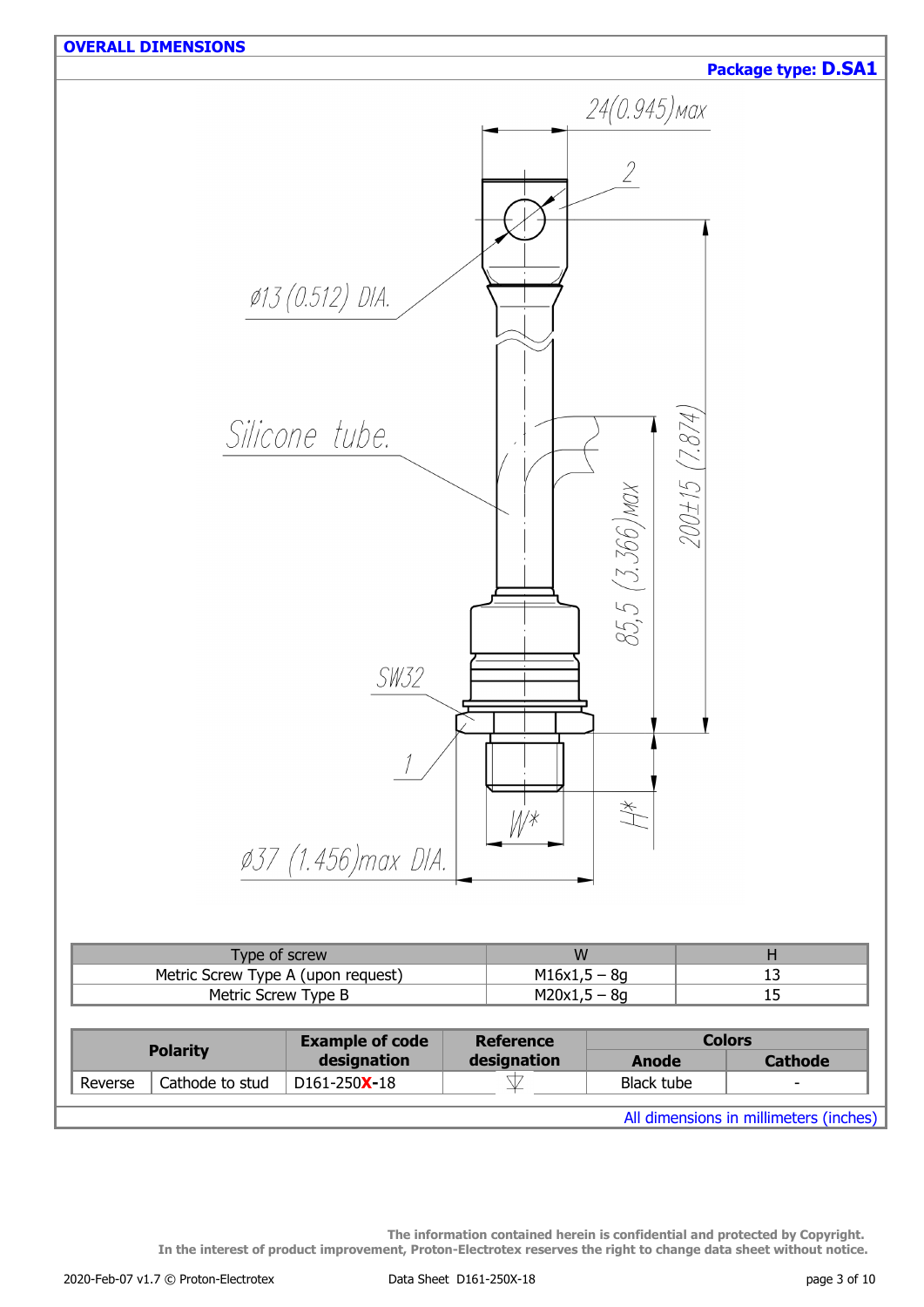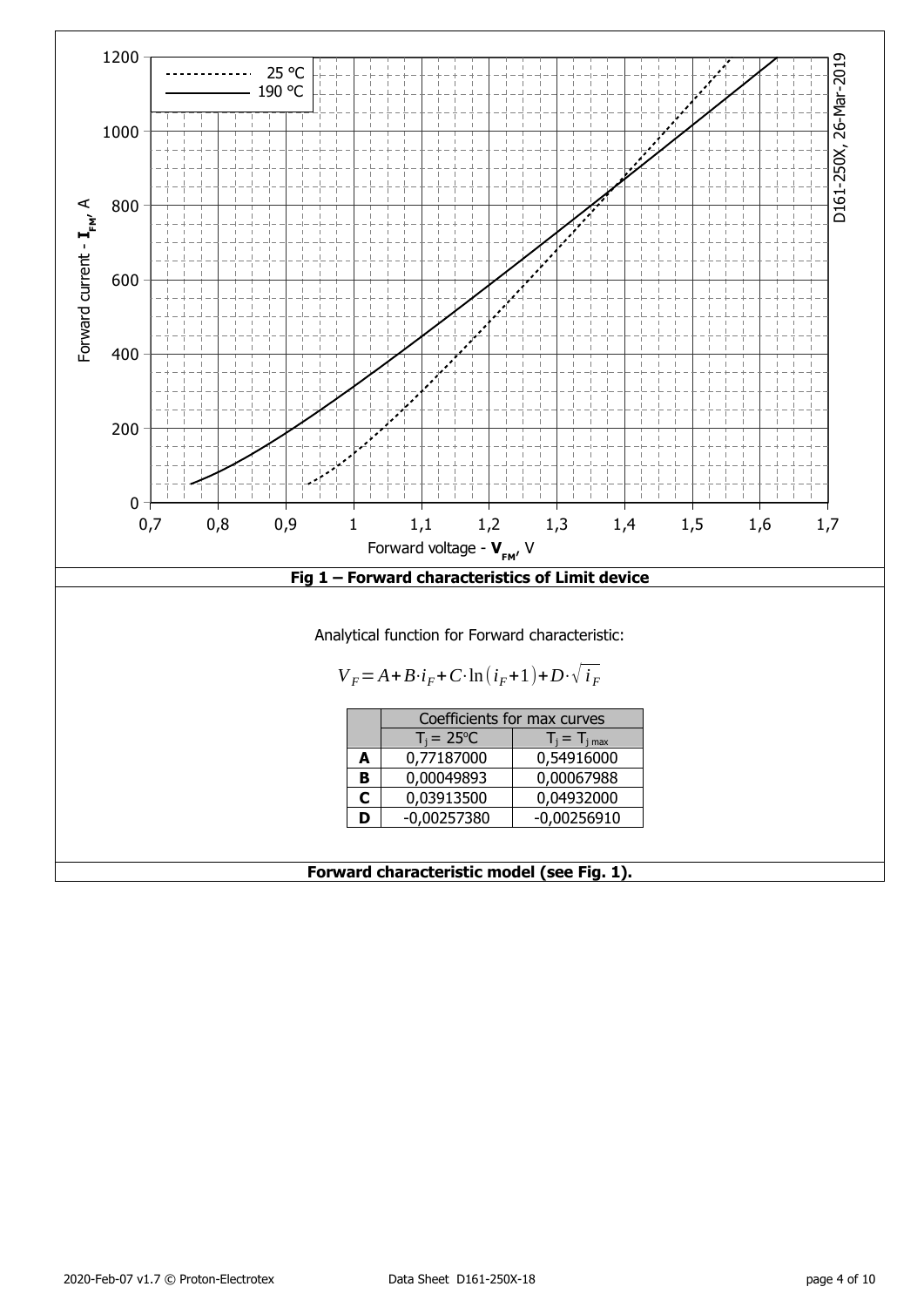

#### **Transient thermal impedance junction to case Zthjc model (see Fig. 2)**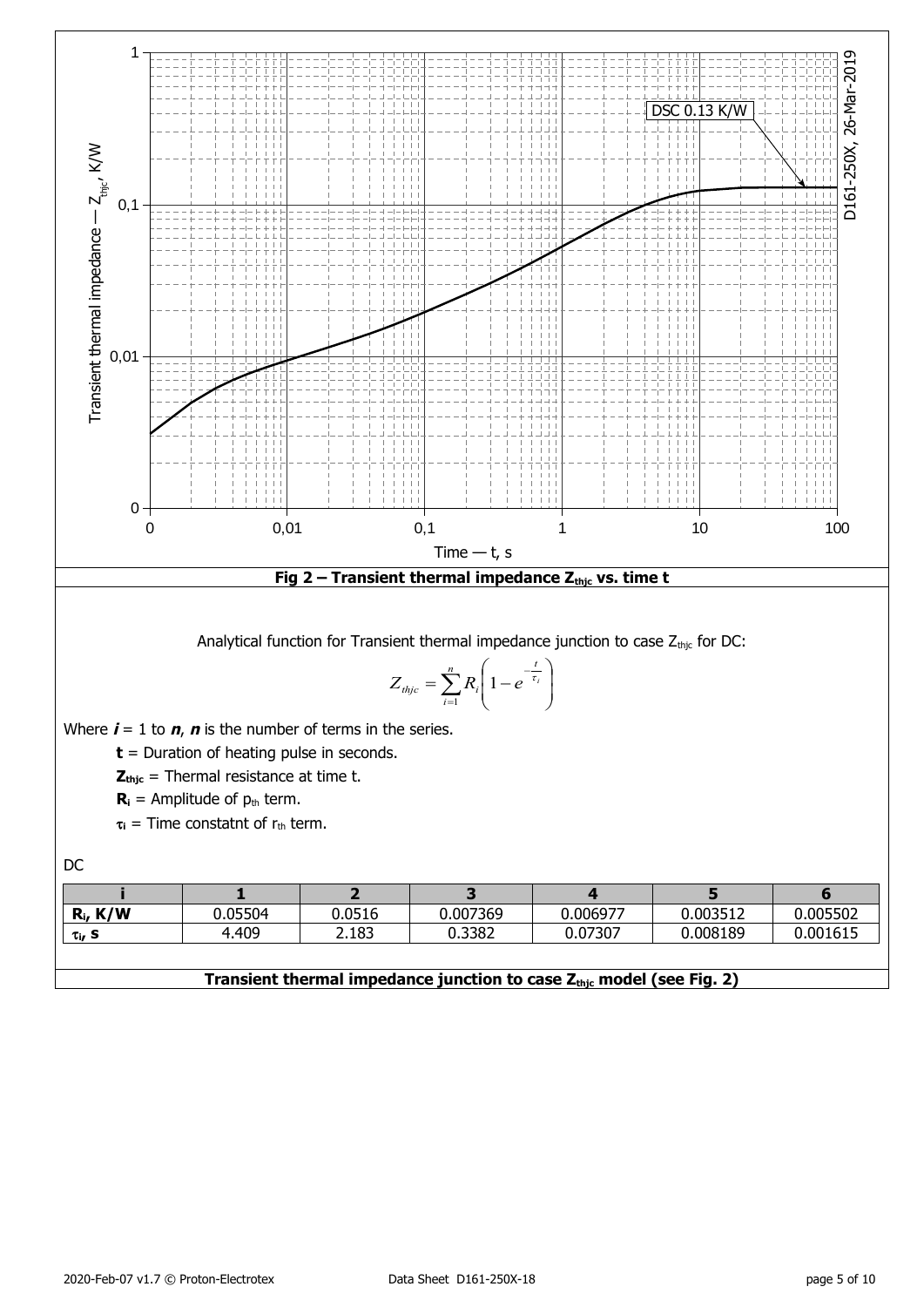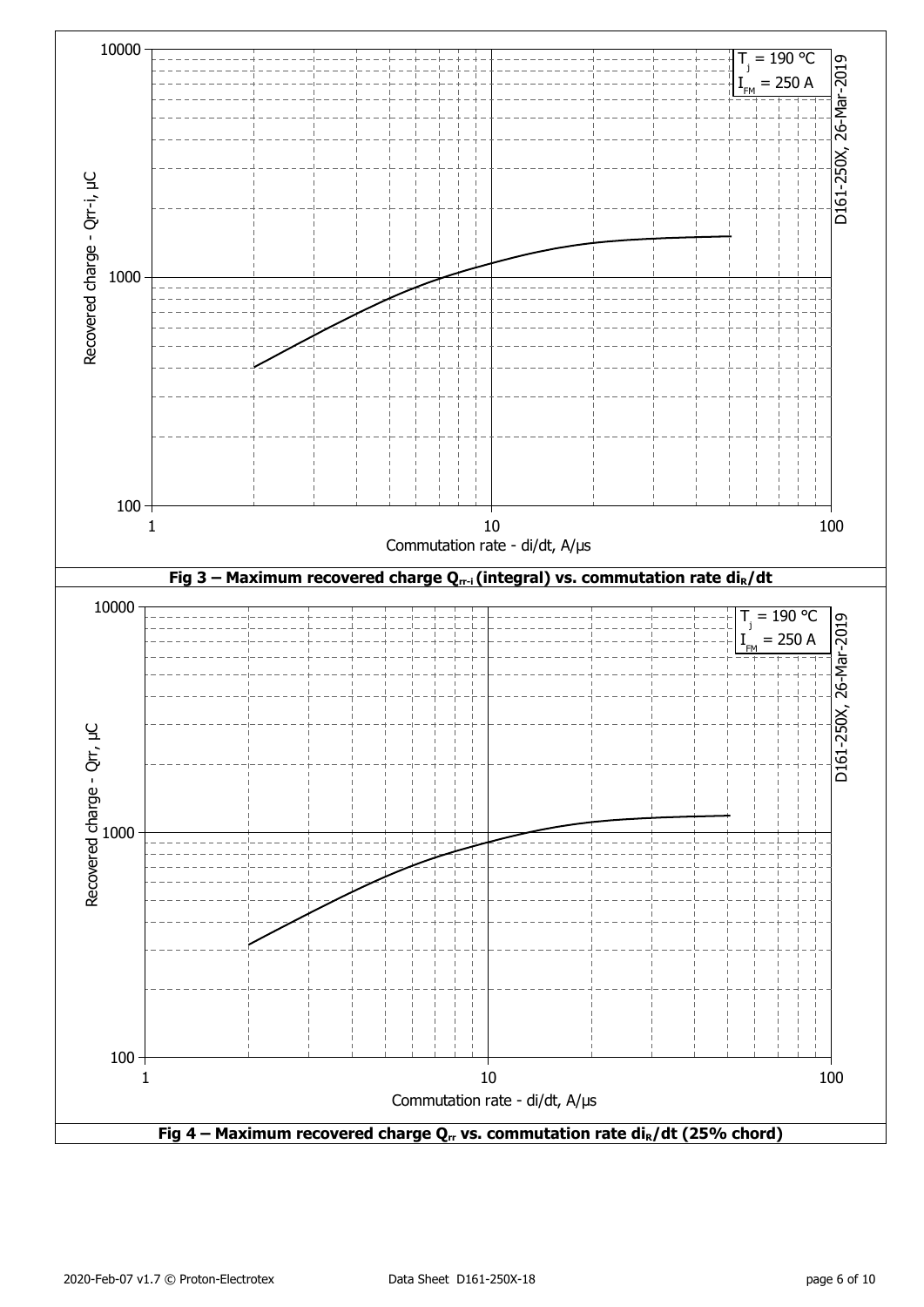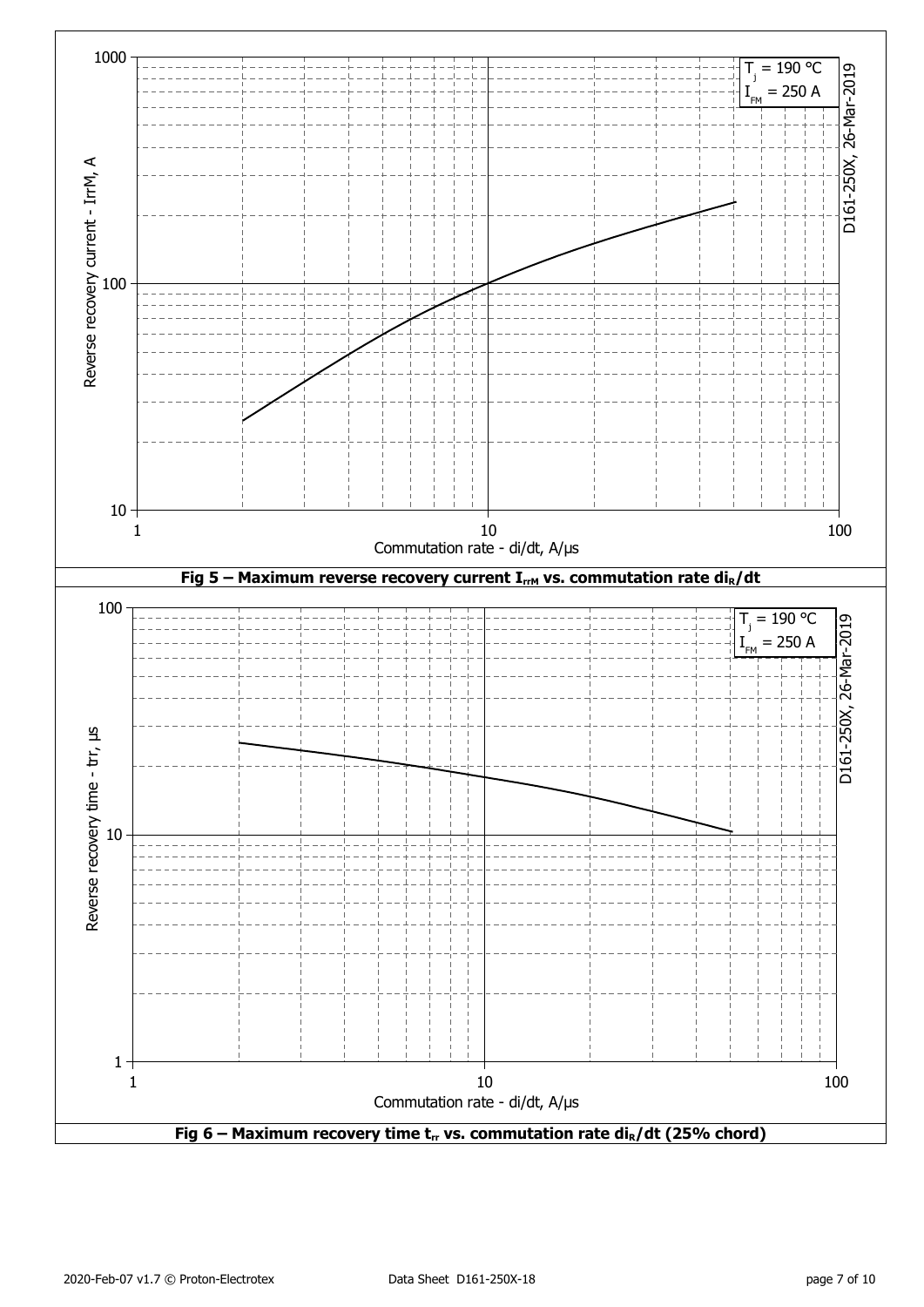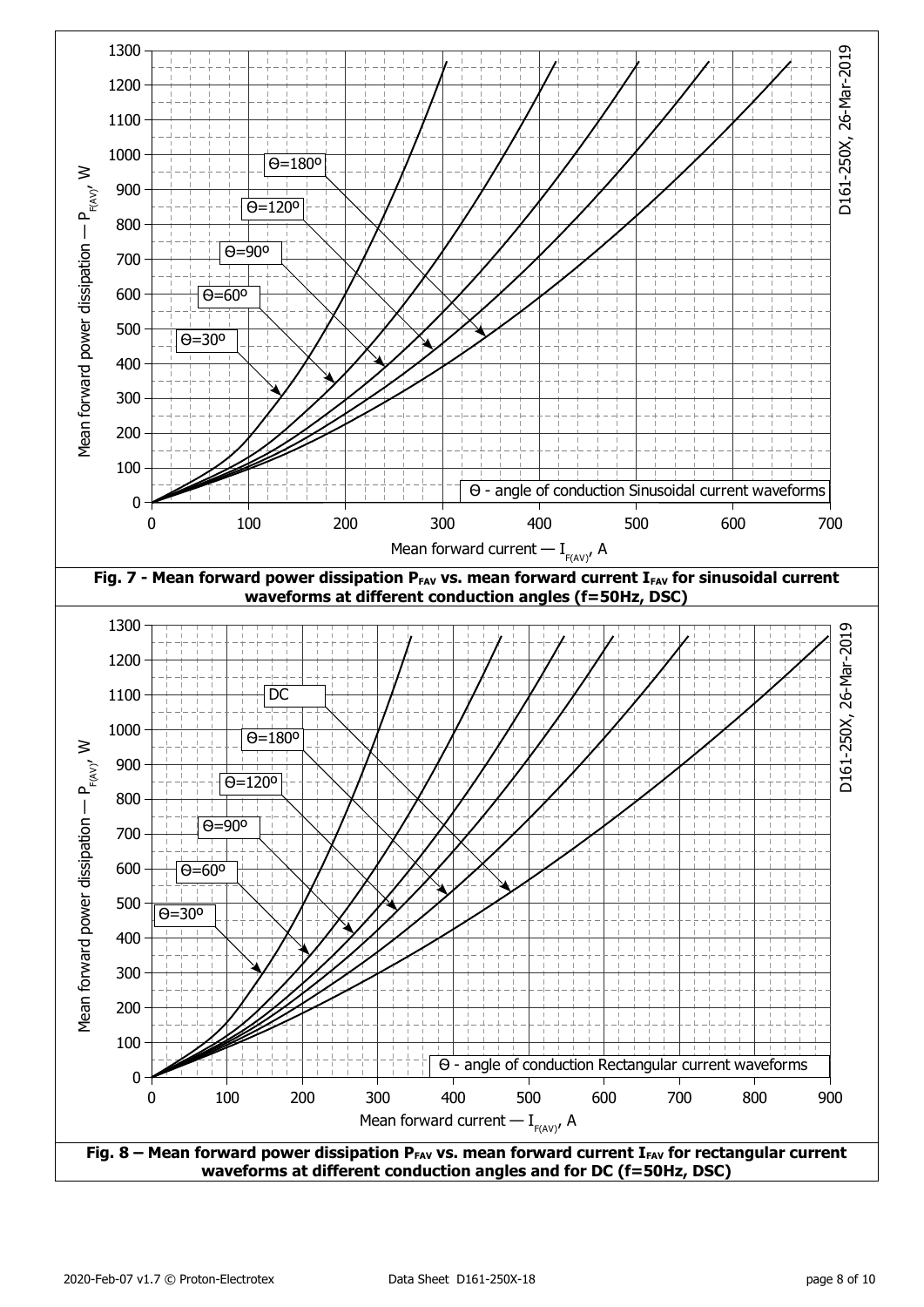